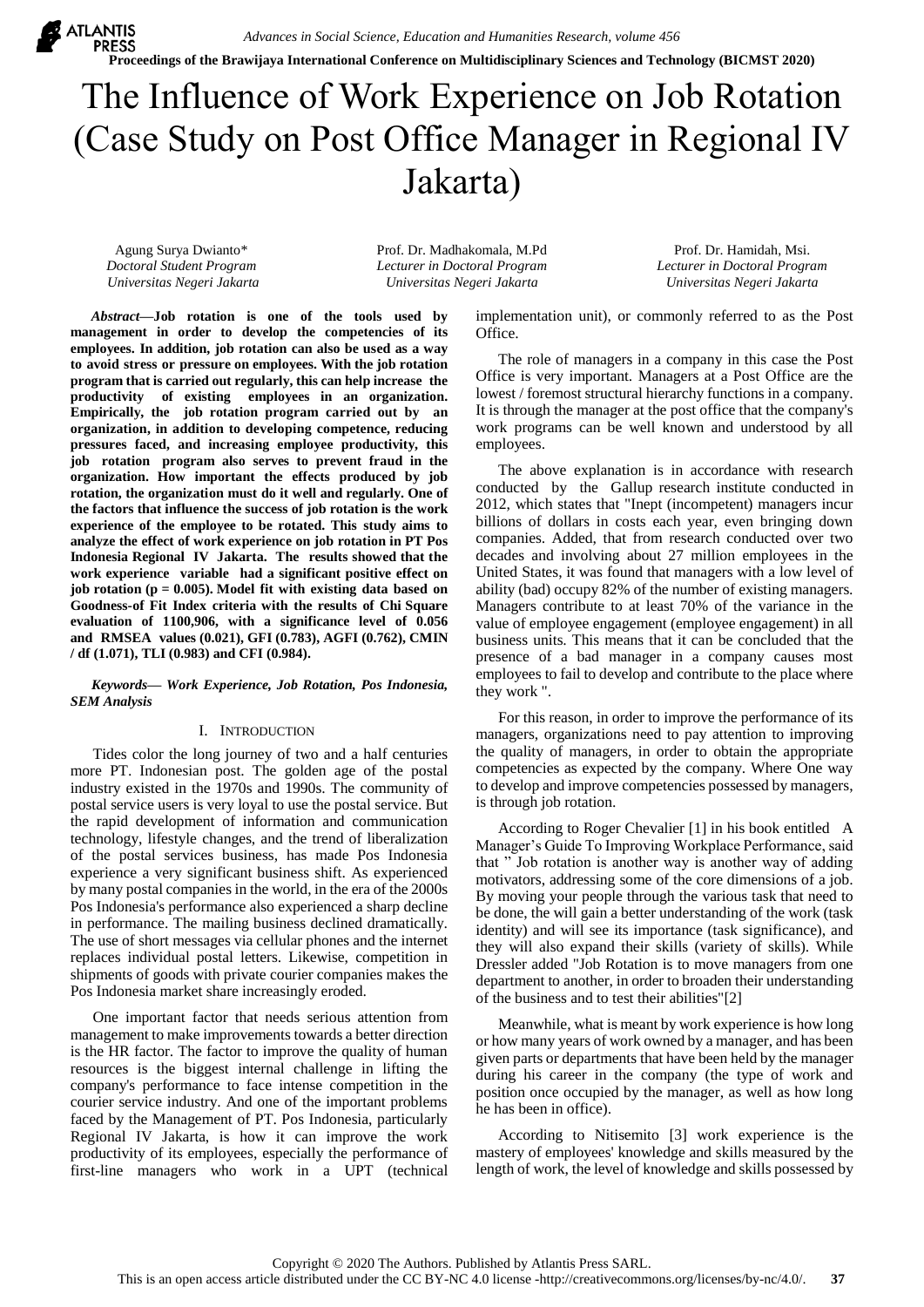

employees. Experience can only be gained through the workplace.

The influence of work experience on job rotation has been done by researchers before one of them is Cheraskin and Steven. The results showed that work experience possessed by an employee makes the job rotation program can run more effectively. This brings a positive influence, which can make them work better [4].

# II. LITERATURE REVIEW

## *A. Job Rotation*

As it is known that job rotation is one of the ways that is often taken by an organization, in order to develop, enrich, and also expand the ability of employees regarding work in that organization. Truss [5] suggested that "job rotation/job rotation, is able to improve skills in a variety of jobs. Meanwhile, according to Pynes [6], "Job rotation is by assigning employees periodically, to be placed in a completely different part from the previous section. Griffin and Moorhead [7] stated that "the implementation of job rotation carried out systematically" moving "employees from one job (part) to another job (part), is in order to minimize the monotonous conditions and boredom that descends on employees. In line with Griffin and Moorhead, George and Jones [8] also said that "job rotation is carried out by assigning employees to different jobs, and is carried out regularly.

McShane and Von Glinow [9] stated "Job rotation / job rotation is a practice carried out by companies in order to keep employees excited by moving (moving) employees, from one job to another. Meanwhile, Armstrong (2009) states "Job rotation is a program carried out by a company by moving employees from one department to another, to do different jobs.

Agreeing with Armstrong; Lepak and Gowen states "The definition of job rotation (job rotation) is the transfer of employees from one job to another within the organization, in order to provide a complete and comprehensive understanding of all operational aspects in the organization [10, 11].

The same thing was expressed by Wagner and Hollenbeck [12] stated that "Rotation of work carried out by companies not only reduces the stress (stress) due to saturation of a job, but vice versa job rotation is also able to improve employee qualifications for various kinds of jobs in the organization.

#### *B. Work Experience*

Work experience is as a measure of the length of time or years of work that has been taken by someone in understanding the tasks of a job and have done it well [13]. Another opinion states that work experience is the length of time a person carries out the frequency and type of tasks according to his ability [14]

Work experience according to Berger and Berger is the process of forming knowledge or skills about the method of a job because of the involvement of the employee in carrying out work tasks [15]. Meanwhile, according to Schermerhorn, it is argued that work experience can deepen and expand work skills because the more often a person does the same work, the more skilled and faster he completes the work [16]

Gibson argued that "experience in work by itself can improve work ability and quality, because the more variations in work and objects are also more intensive than the work experience received by the person concerned [17]. Meanwhile, Williams said that "experience based on length of work is work experience that is calculated based on a unit of time or year" [18].

Meanwhile, according to Knoers and Hadinoto stated that "work experience is as a process of learning and the development of potential developmental behaviour both from formal and non-formal education or can be interpreted as a process that brings someone to a pattern of higher behaviour" [19].

According to Newstrom "work experience is the mastery of employees' knowledge and skills measured by the length of work, the level of knowledge and skills possessed by employees. Experience can only be obtained through the workplace"[20]

Whereas John Dewey said that "experience does not refer only to something that is happening in the inner life, or something that is behind the sensory world that can only be achieved with reason or intuition" [21].

The work experience according to Mullins is defined "as something or ability possessed by employees in carrying out the tasks assigned to him" [22]

#### *C. Relationship of work experience to job rotation*

Teakleab and Tesluk [23] who examined the A Longitudinal Study of Team Conflict, Conflict Management, Cohesion, and Team Effectiveness in his research showed that work experience has a positive and direct influence on team cohesion and moderate the relationship between relationship conflict and team cohesion and conflict between work and job rotation.

Huselid et.al [24] examined the Technical and Strategic Human Resource Management Effectiveness As Determinants Of Firm Performance analysis results indicate that Effectiveness is associated with the capabilities and attributes of HR staff. Where found a positive relationship between the effectiveness of management and HR productivity, and work experience on job rotation rotations. Based on the literature review and the results of previous studies above, the following hypotheses can be submitted:

**Ha**: work experience has a positive and significant effect on job rotation.

#### *D. Research Hypothesis*

The hypothesis is a conjecture or a temporary answer to a problem whose truth still needs further testing. Based on the above problems, as an answer while the authors make the following hypothesis:

**Ha**: work experience has a positive and significant effect on job rotation with managers at Regional IV Indonesia Post Office.

## III. RESEARCH METHODOLOGY

#### *A. Population*

The population is the overall observation that is the concern of research, in this study the population is all employees who served as managers in the post office. Sampling by using purposive sampling method by determining the criteria for respondents. In this study the research respondents were managers who were in a Post Office in the Regional IV Jakarta area.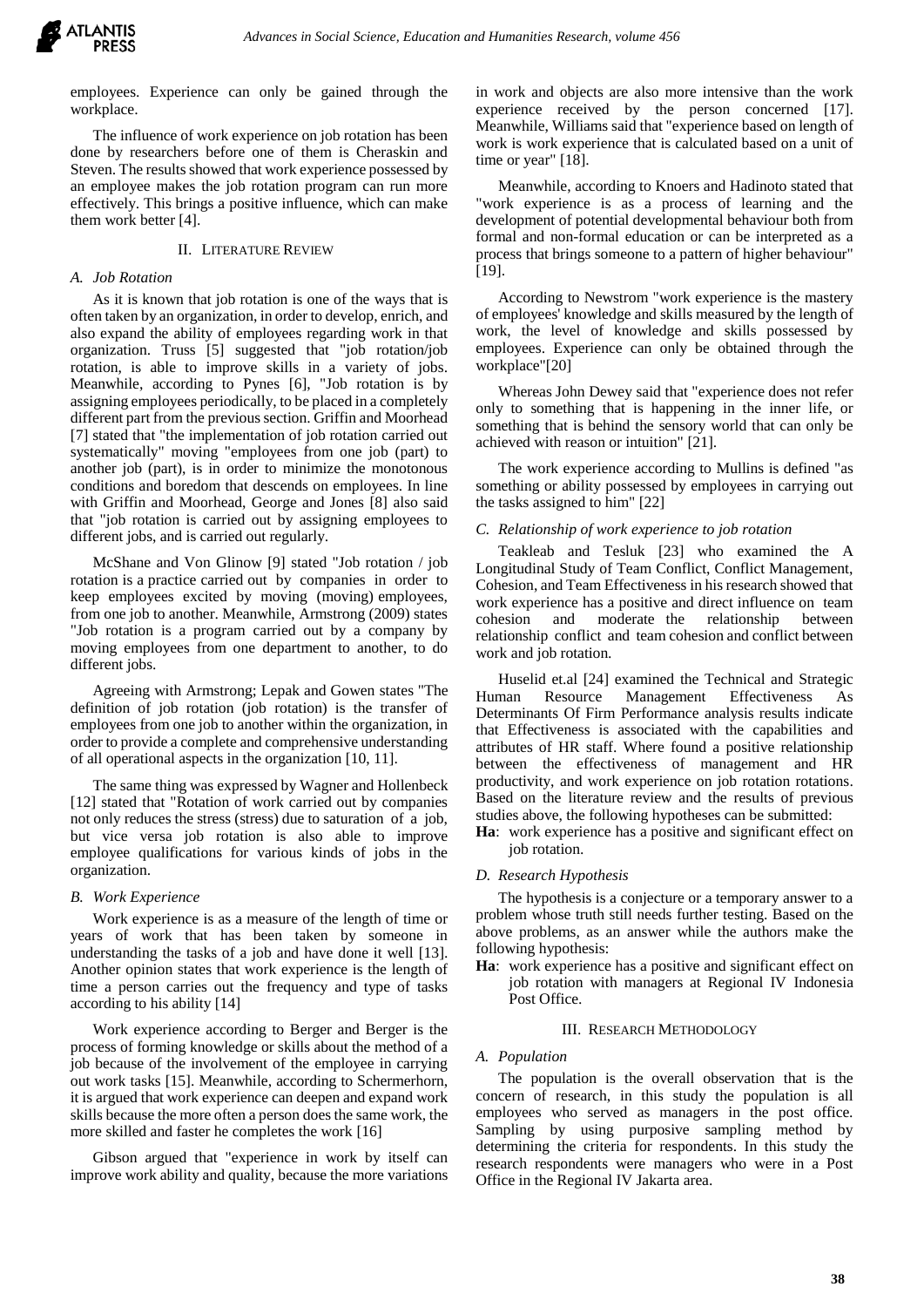## *B. Data analysis technique*

To analyze the research data used statistical analysis techniques. The statistics used are descriptive and inferential statistics. Descriptive statistics are used for variables singly. While inferential statistics are used to test research hypotheses using path analysis. Hypothesis testing uses a significance level  $α = 0.05$ . Based on the hypothetical model created that the endogenous variable in this study is job rotation  $(Y)$ , while the exogenous variables are; work experience  $(X)$ .

# *C. Statistics Hypothesis*

Based on the research hypothesis formulation, the statistical hypotheses tested in this study are as follows: Test the hypothesis of the direct effect of work experience (X1) on job rotation (Y). Hypothesis tested:

**H0**:  $\beta y$ 1  $\leq$  0

**H1**:  $\beta y$ 1 ≥ 0

## *D. Hypothesis Testing*

From the results of calculations through confirmatory factor analysis and structural equation models, the models in this study were declared acceptable. The measurement results have met the criteria for goodness of fit with *Chi-square value* = 1100,906; *P-value Chi- Square* = 0.056; *CMIN*/*DF* = 1,107; *AGFI* = 0.762; *GFI* = 0.783; *TLI* = 0.983; *CFI* = 0.984 and *RMSEA* = 0.021. Furthermore, based on the fit model, a test of the hypotheses proposed in this study will be tested, which is summarized in the following Table 1.

The output results in the table above the estimated parameters between Work Experience (X) to Job Rotation (Y) show significant results with a p value of  $0.006 \le 0.05$  and a value of C.R = 2.768 or C.R  $\geq \pm 2.00$ . So the hypothesis (Ha) which states that Work Experience has a significant positive effect on Job Rotation for employees at the Jakarta Regional IV Jakarta Post Office, is accepted.

| TABLE I.<br>SUMMARIZED HYPOTHESES TESTING BASED ON THE FIT MODEL |
|------------------------------------------------------------------|
|------------------------------------------------------------------|

|                     |                 | <b>Estimate</b> | S.E.  | C.R.  |       | <b>Decision</b> |
|---------------------|-----------------|-----------------|-------|-------|-------|-----------------|
| <b>Job Rotation</b> | Work Experience | 0,250           | 0,090 | 2,768 | 0,006 | Ha accepted     |

**Ha**: work experience has a positive and significant effect on job rotation with managers at Regional IV Indonesia Post Office.

#### IV. MANAGERIAL DISCUSSION AND IMPLICATIONS

## *A. Effect of Work Experience on Job Rotation*

The manager must consider several factors that a worker has in order to place or rotate job transfers for his employees. These factors may greatly affect the continuity of a company. One of these factors is work experience.

The results of this study stated that work experience has a positive and significant effect on job rotation, especially for employees in PT Pos Indonesia Regional IV Jakarta. The results of this study support the results of previous studies conducted by Teakleab and Tesluk [23] and Huselid et al [24]. Managerial implication for PT Pos Indonesia is that in the future the company should provide the widest possible opportunity for every employee who has high work experience and meets the requirements set to be given the opportunity to obtain promotion and a better career path through rotation of positions to occupy other positions are higher so that they are expected to be able to contribute more maximally to the progress of the company. Because basically work experience (work experience) is a reflection of the expertise and work skills possessed by an employee.

#### *B. Recommendation*

Based on the conclusions and research results above, there are some suggestions and recommendations that are expected to be used as input for improving the services and performance of PT Pos Indonesia Regional IV Jakarta in the future, as follows:

1. One of the main benchmarks that can be used as a guide in assessing an organization or company, especially those that provide public services such as PT Pos Indonesia is related to the performance of the institution. In this research, the focus point of the discussion is on the issue of Position Rotation in the PT Pos Indonesia environment with variables that influence it, namely Work Experience so that the final results of this study have not optimally

illustrated the real condition of the performance of PT Pos Indonesia in the eyes of its employees or the wider community that uses its services.

2. In further research, it is necessary to explore some of the problems in the PT Pos Indonesia environment, especially related to sensitive issues as a result of the shift in status of Pos Indonesia Employees from Civil Servants to Employees of the Company after changing the status of a legal entity to PT Pos Indonesia, especially related to issues of compensation, career path, organizational culture, leadership and so on.

#### V. CONCLUSION

Based on the results and previous discussion, it can be concluded that the work experience variable has a significant positive effect on job rotation ( $p = 0.005$ ). Model fit with existing data based on Goodness-of Fit Index criteria with the results of Chi Square evaluation of 1100,906, with a significance level of 0.056 and RMSEA values (0.021), GFI (0.783), AGFI (0.762), CMIN / df (1.071), TLI (0.983) and CFI (0.984).

#### **REFERENCES**

- [1] Chevalier, Roger A Manager's Guide to Improving Workplace Performance, American Management Association, (New York: American Management Association, 2007), p.3.
- [2] Dressler, Gary, Human Resource Management, Fourteenth Edition, (Edinburg: Pearson Educated Limited, 2015), p.271
- [3] Nitisemito, A. S. 2002, Manajemen Personalia. Edisi Revisi. Jakarta: Penerbit Ghalia Indonesia.
- [4] Cheraskin, L., & Stevens, M. J. (1994). Career-related antecedents and outcomes of job rotation. Academy of management journal, 37(6), 1518-1542.
- [5] Catherine Truss, et all, Strategic Human Resource Management, (New York: Oxford University Press, 2012), p. 184.
- [6] Pynes, Joan E, 2009, Human Resources Management for Public and Non-Profit Organizations, jossey-Bass, San Francisco. p. 302